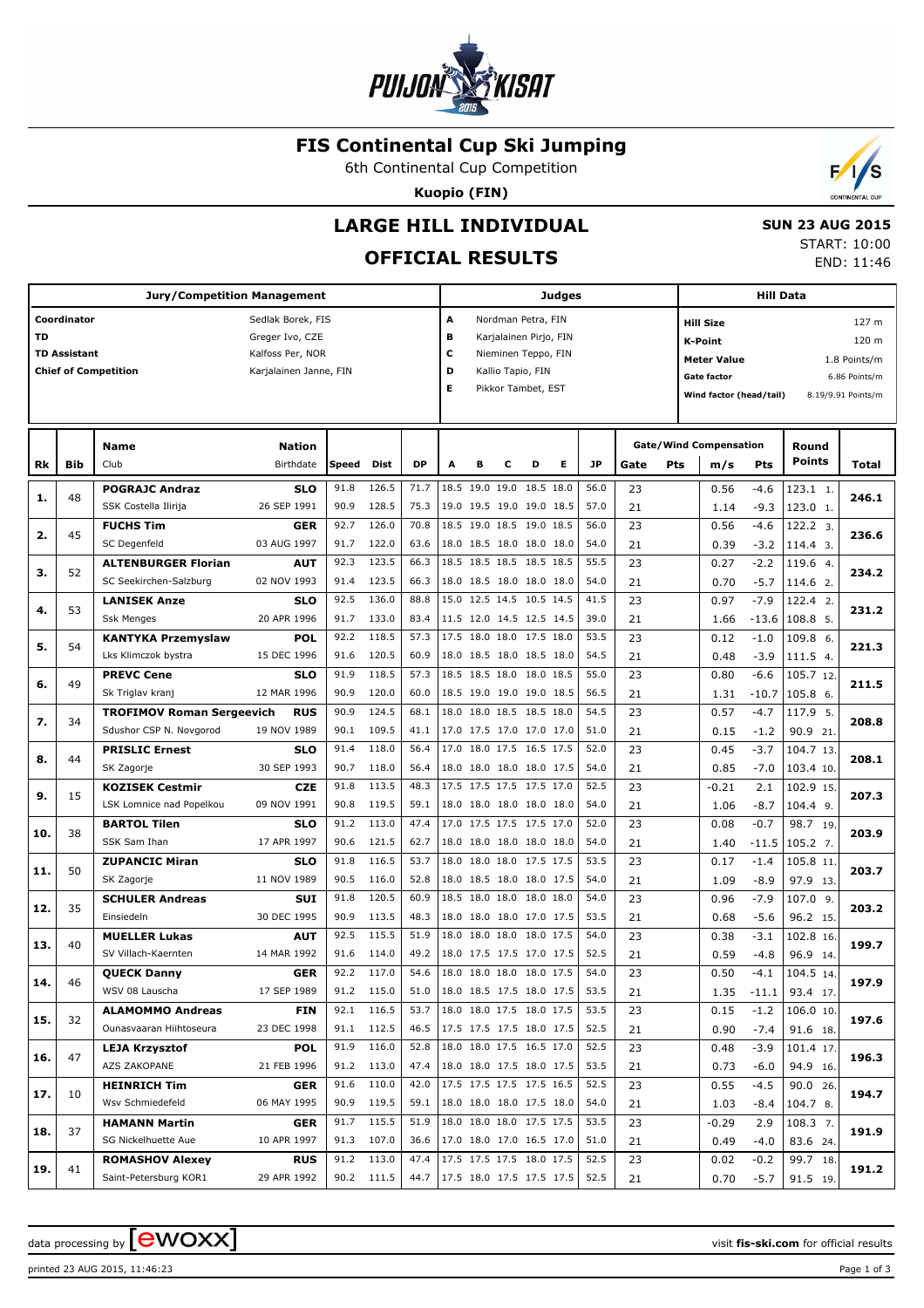

#### **FIS Continental Cup Ski Jumping**

6th Continental Cup Competition

**Kuopio (FIN)**



### **LARGE HILL INDIVIDUAL**

# **OFFICIAL RESULTS**

|  | <b>SUN 23 AUG 2015</b> |
|--|------------------------|
|  | $CTADT+10.00$          |

| START: 10:00 |            |
|--------------|------------|
|              | END: 11:46 |

|     |            | <b>Name</b>                | <b>Nation</b> |              |             |           |   |   |   |                          |   |           |      |     | <b>Gate/Wind Compensation</b> |         | Round         |       |
|-----|------------|----------------------------|---------------|--------------|-------------|-----------|---|---|---|--------------------------|---|-----------|------|-----|-------------------------------|---------|---------------|-------|
| Rk  | <b>Bib</b> | Club                       | Birthdate     | <b>Speed</b> | <b>Dist</b> | <b>DP</b> | A | в | c | D                        | Е | <b>JP</b> | Gate | Pts | m/s                           | Pts     | <b>Points</b> | Total |
|     | 30         | <b>MAURER Joshua</b>       | <b>CAN</b>    | 91.7         | 108.5       | 39.3      |   |   |   | 17.0 17.0 17.0 16.0 16.0 |   | 50.0      | 23   |     | $-0.12$                       | 1.2     | 90.5 25.      | 189.9 |
| 20. |            | Altius Nordic ski club     | 20 SEP 1996   | 90.7         | 119.0       | 58.2      |   |   |   | 18.0 18.0 17.5 17.0 17.5 |   | 53.0      | 21   |     | 1.44                          | $-11.8$ | 99.4 11.      |       |
| 21. | 39         | <b>NOMME Martti</b>        | <b>EST</b>    | 92.1         | 108.5       | 39.3      |   |   |   | 17.0 17.5 17.5 16.0 17.0 |   | 51.5      | 23   |     | 0.39                          | $-3.2$  | 87.6 28.      | 186.8 |
|     |            | Voru Sportschool           | 07 AUG 1993   | 91.5         | 116.5       | 53.7      |   |   |   | 17.5 17.0 17.0 16.5 17.0 |   | 51.0      | 21   |     | 0.67                          | $-5.5$  | 99.2 12.      |       |
| 22. | 19         | <b>MORASSI Andrea</b>      | <b>ITA</b>    | 91.3         | 114.5       | 50.1      |   |   |   | 17.5 18.0 18.0 18.0 17.5 |   | 53.5      | 23   |     | 0.78                          | $-6.4$  | 97.2 21.      | 186.6 |
|     |            | C.S. FORESTALE DELLO STAT  | 30 AUG 1988   | 90.6         | 112.5       | 46.5      |   |   |   | 17.5 17.5 17.0 18.0 17.0 |   | 52.0      | 21   |     | 1.11                          | $-9.1$  | 89.4 22.      |       |
| 23. | 33         | <b>KORHONEN Janne</b>      | <b>FIN</b>    | 91.4         | 114.5       | 50.1      |   |   |   | 17.5 17.5 18.0 18.0 17.0 |   | 53.0      | 23   |     | 1.01                          | $-8.3$  | 94.8 23.      | 185.8 |
|     |            | Lieksan Hiihtoseura        | 30 OCT 1996   | 91.0         | 112.0       | 45.6      |   |   |   | 17.0 17.0 17.0 17.0 17.0 |   | 51.0      | 21   |     | 0.68                          | $-5.6$  | 91.0 20.      |       |
| 24. | 26         | <b>SOGARD Jonas Gropen</b> | <b>NOR</b>    | 92.5         | 106.0       | 34.8      |   |   |   | 17.0 17.0 17.0 16.0 16.0 |   | 50.0      | 23   |     | $-0.74$                       | 7.3     | 92.1 24.      | 174.7 |
|     |            | Nordbygda Loten            | 31 JUL 1996   | 91.6         | 106.5       | 35.7      |   |   |   | 16.5 16.5 16.0 12.5 16.5 |   | 49.0      | 21   |     | 0.26                          | $-2.1$  | 82.6 25.      |       |
| 25. | 5          | <b>TOROK Eduard</b>        | <b>ROU</b>    | 91.1         | 112.0       | 45.6      |   |   |   | 17.0 17.0 17.5 17.5 17.0 |   | 51.5      | 23   |     | 0.17                          | $-1.4$  | 95.7 22.      | 172.6 |
|     |            | CSS Dinamo Rasnov          | 02 MAY 1997   | 90.5         | 106.0       | 34.8      |   |   |   | 16.5 17.0 16.5 16.0 16.5 |   | 49.5      | 21   |     | 0.90                          | $-7.4$  | 76.9 26.      |       |
| 26. | 23         | <b>RUDA Adam</b>           | <b>POL</b>    | 91.9         | 111.5       | 44.7      |   |   |   | 17.0 17.0 18.0 17.0 17.0 |   | 51.0      | 23   |     | $-0.17$                       | 1.7     | 97.4 20.      | 171.5 |
|     |            | ZTS Zakucie Zagorz         | 18 NOV 1995   | 90.8         | 103.5       | 30.3      |   |   |   | 16.0 17.0 16.0 16.0 16.5 |   | 48.5      | 21   |     | 0.57                          | $-4.7$  | 74.1 27.      |       |
| 27. | 8          | <b>ANTONISSEN Lars</b>     | <b>NED</b>    | 92.3         | 107.0       | 36.6      |   |   |   | 16.5 17.0 17.0 16.5 16.0 |   | 50.0      | 23   |     | 0.10                          | $-0.8$  | 85.8 29.      | 170.3 |
|     |            |                            | 31 JUL 1995   | 91.5         | 110.5       | 42.9      |   |   |   | 16.5 16.5 17.0 16.0 16.5 |   | 49.5      | 21   |     | 0.96                          | $-7.9$  | 84.5 23.      |       |
| 28. | 21         | <b>MERILAEINEN Eetu</b>    | <b>FIN</b>    | 91.4         | 108.5       | 39.3      |   |   |   | 16.5 17.0 18.0 17.0 17.0 |   | 51.0      | 23   |     | 0.21                          | $-1.7$  | 88.6 27.      | 156.8 |
|     |            | Jyvaeskylae Ski club       | 19 APR 1997   | 90.9         | 101.5       | 26.7      |   |   |   | 16.5 16.5 16.5 16.0 16.0 |   | 49.0      | 21   |     | 0.91                          | $-7.5$  | 68.2 29.      |       |
| 29. | 18         | <b>BIELA Stanislaw</b>     | <b>POL</b>    | 91.2         | 104.0       | 31.2      |   |   |   | 16.5 17.0 17.0 16.5 16.5 |   | 50.0      | 23   |     | $-0.38$                       | 3.8     | 85.0 30.      | 153.6 |
|     |            | UKS SOLTYSIANIE STARE BY   | 02 APR 1994   | 90.4         | 101.5       | 26.7      |   |   |   | 16.5 17.0 16.0 16.0 16.5 |   | 49.0      | 21   |     | 0.87                          | $-7.1$  | 68.6 28.      |       |
| 30. | 51         | <b>JUSTIN Rok</b>          | <b>SLO</b>    | 91.9         | 117.0       | 54.6      |   |   |   | 18.5 18.0 18.0 18.5 18.0 |   | 54.5      | 23   |     | 0.23                          | $-1.9$  | 107.2 8.      | 107.2 |
|     |            | SSD Stol Zirovnica         | 06 APR 1993   |              |             |           |   |   |   |                          |   |           |      |     |                               |         |               |       |
|     |            |                            |               |              |             |           |   |   |   |                          |   |           |      |     |                               |         |               |       |

|     |              | Not qualified for final round                            |                           |      |       |      |                          |  |      |    |         |        |      |
|-----|--------------|----------------------------------------------------------|---------------------------|------|-------|------|--------------------------|--|------|----|---------|--------|------|
| 31. | 36           | <b>BERGER Lars Brodshaug</b><br>Eidsvold Vaerks Skiklubb | <b>NOR</b><br>16 MAR 1995 | 92.9 | 107.0 | 36.6 | 17.5 17.0 17.0 16.5 17.0 |  | 51.0 | 23 | 0.49    | $-4.0$ | 83.6 |
| 32. | 29           | <b>AALTO Antti</b><br>Kiteen Urheilijat                  | <b>FIN</b><br>02 APR 1995 | 91.6 | 105.5 | 33.9 | 16.5 17.0 17.0 15.0 16.0 |  | 49.5 | 23 | $-0.01$ | 0.1    | 83.5 |
| 33. | $\mathbf{1}$ | <b>KYTOESAHO Niko</b><br>Lahden Hiihtoseura              | <b>FIN</b><br>18 DEC 1999 | 91.4 | 103.0 | 29.4 | 16.5 17.0 17.0 16.5 16.5 |  | 50.0 | 23 | $-0.29$ | 2.9    | 82.3 |
| 34. | 27           | <b>SELL Adrian</b><br>Sv Messstetten                     | <b>GER</b><br>28 APR 1998 | 91.0 | 104.5 | 32.1 | 16.0 16.5 16.5 16.0 16.5 |  | 49.0 | 23 | 0.21    | $-1.7$ | 79.4 |
| 35. | 24           | <b>VAENSKAE Elias</b><br>Lieksa Ski club                 | <b>FIN</b><br>20 JUL 1996 | 92.3 | 101.5 | 26.7 | 16.5 16.0 16.5 16.5 16.0 |  | 49.0 | 23 | $-0.35$ | 3.5    | 79.2 |
| 36. | 22           | <b>JARZABEK Dawid</b><br>TS Wisla Zakopane               | <b>POL</b><br>03 MAR 1999 | 92.4 | 103.5 | 30.3 | 16.5 17.0 17.0 16.5 16.5 |  | 50.0 | 23 | 0.22    | $-1.8$ | 78.5 |
| 37. | 9            | <b>AIGRO Artti</b><br>Pohjakotkas/Otepaa                 | <b>EST</b><br>29 AUG 1999 | 90.4 | 104.0 | 31.2 | 16.5 16.5 17.0 17.0 16.5 |  | 50.0 | 23 | 0.44    | $-3.6$ | 77.6 |
| 38. | 20           | <b>VARESCO Daniele</b><br>G.S. FIAMME ORO MOENA          | <b>ITA</b><br>25 JUL 1995 | 91.6 | 105.5 | 33.9 | 16.0 17.0 17.5 17.0 16.5 |  | 50.5 | 23 | 0.86    | $-7.0$ | 77.4 |
| 39. | 25           | <b>KLYMCHUK Andrii</b><br>Kremenets Ski School           | <b>UKR</b><br>10 DEC 1994 | 91.4 | 102.5 | 28.5 | 16.0 16.5 16.0 15.5 16.0 |  | 48.0 | 23 | $-0.04$ | 0.4    | 76.9 |
| 40. | 42           | <b>STEKALA Andrzej</b><br>Azs Zakopane                   | <b>POL</b><br>30 JUN 1995 | 92.5 | 103.0 | 29.4 | 16.5 16.5 17.0 16.0 16.5 |  | 49.5 | 23 | 0.31    | $-2.5$ | 76.4 |
| 41. | 4            | <b>KALINICHENKO Vitaliy</b><br>Vorokhta Ski School       | <b>UKR</b><br>09 AUG 1993 | 91.0 | 101.0 | 25.8 | 16.0 16.5 17.0 16.0 16.0 |  | 48.5 | 23 | $-0.07$ | 0.7    | 75.0 |

data processing by **CWOXX**  $\blacksquare$